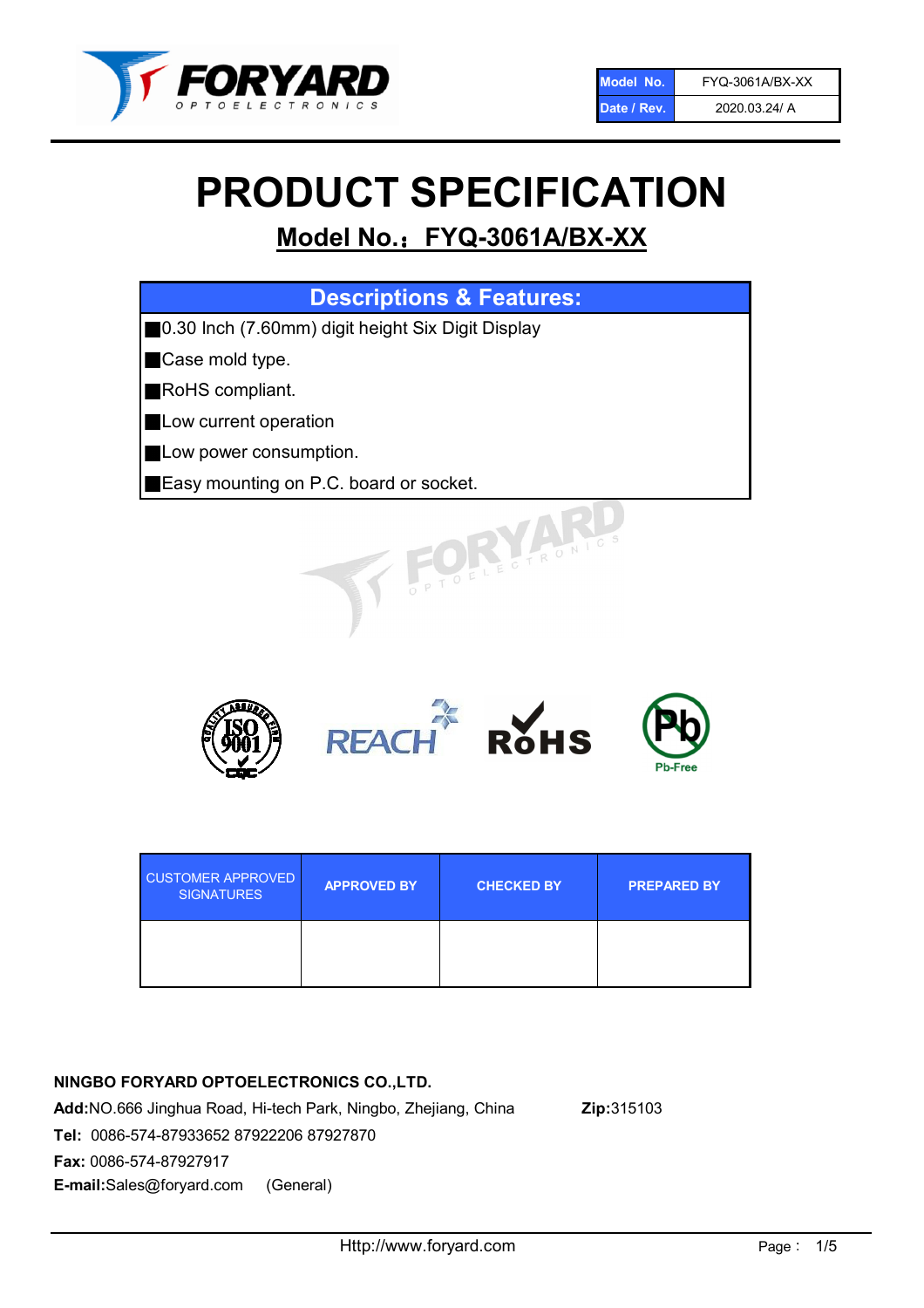

| Model No.   | FYQ-3061A/BX-XX |
|-------------|-----------------|
| Date / Rev. | 2020.03.24/ A   |

### Model No.: FYQ-3061A/BX-XX

#### ■ -XX: REF Surface / Epoxy color

| Color<br><b>Number</b>      |                |                                                   |               |                   |
|-----------------------------|----------------|---------------------------------------------------|---------------|-------------------|
| REF Surface Color   O White |                | $\circ$ Black $\circ$ Gray                        | $\circ$ Red   | $\circ$ Green     |
| Epoxy Color                 | I∩ Water Clear | $\mathbin{\varcap}$ White $\mathbin{\varcap}$ Red | $\circ$ Green | $\bigcirc$ Yellow |

#### ■ Mechanical Dimensions



Notes:

- 1. All pins are Φ0.45[.019]mm
- 2. Dimension in millimeter [inch], tolerance is ±0.25 [.010] and angle is ±1° unless otherwise noted.
- 3. Bending≤Length\*1%.
- 4.The specifications,characteristics and technical data described in the datasheet are subject to change without prior notice.
- 5.The drawing is different from the actual one, please refer to the sample.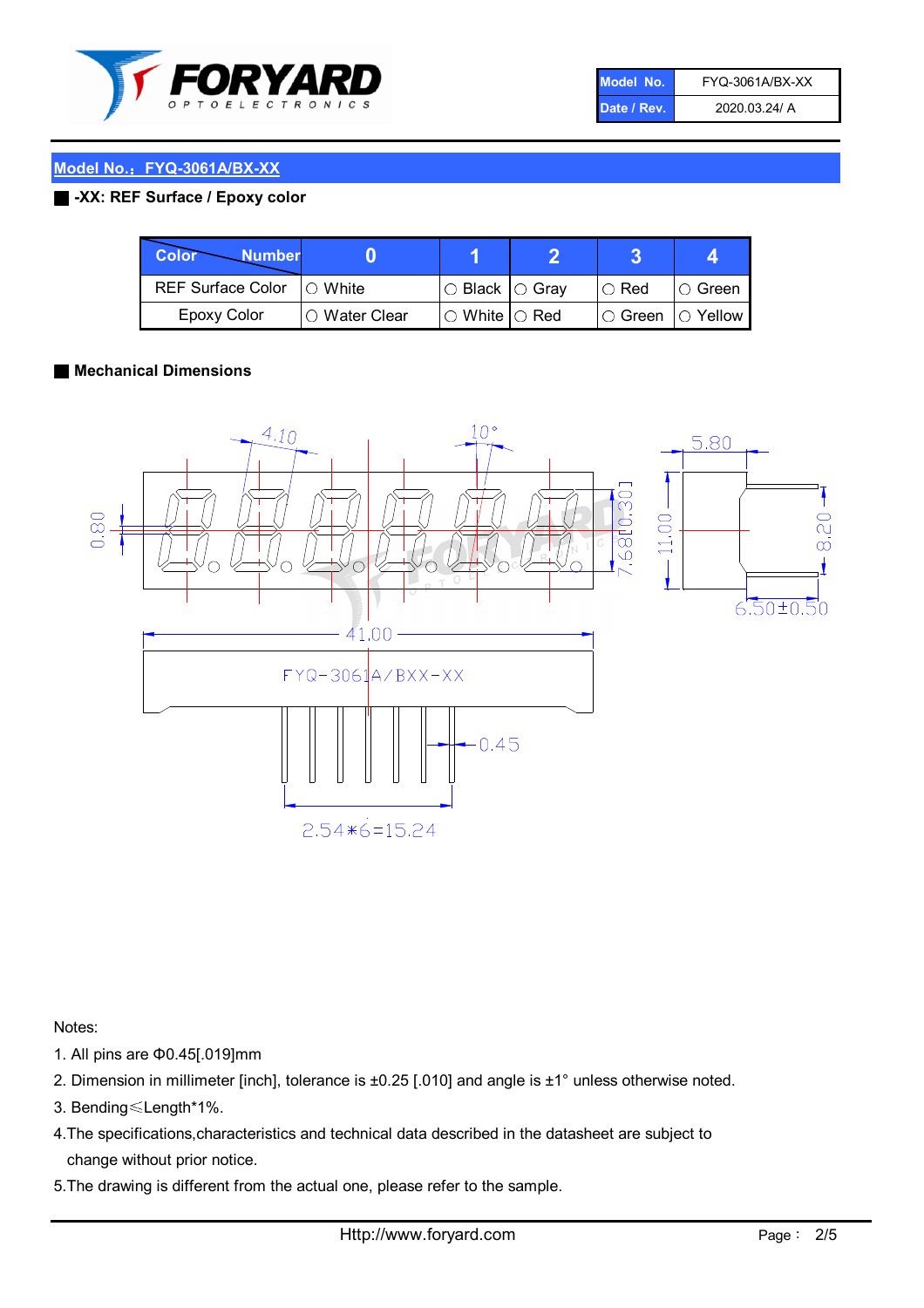

| Model No.   | FYQ-3061A/BX-XX |
|-------------|-----------------|
| Date / Rev. | 2020.03.24/ A   |

# Model No.: FYQ-3061A/BX-XX

■ All Light On Segments Feature & Pin Position





■ Internal Circuit Diagrams

FYQ-3061AX



FYQ-3061BX



Common Anode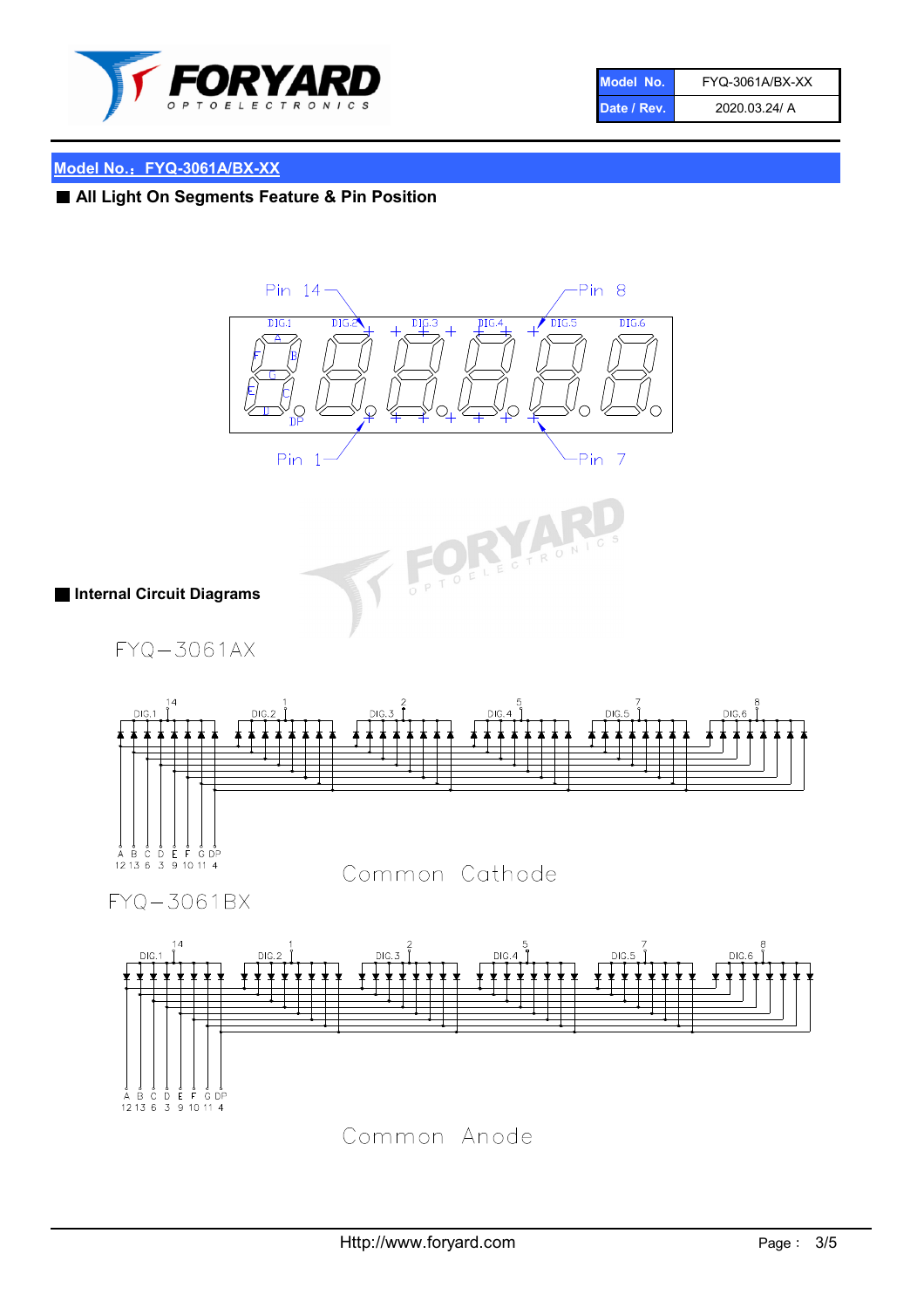

| Model No.   | FYQ-3061A/BX-XX |
|-------------|-----------------|
| Date / Rev. | 2020.03.24/ A   |

(Ta=25℃)

#### Model No.:FYQ-3061A/BX-XX

#### Absolute maximum ratings

| solute maximum ratings       |               |                       |              |            | (Ta=25℃)    |
|------------------------------|---------------|-----------------------|--------------|------------|-------------|
| <b>Parameter</b>             | <b>Symbol</b> | <b>Test Condition</b> | <b>Value</b> |            |             |
|                              |               |                       | <b>Min</b>   | <b>Max</b> | <b>Unit</b> |
| Reverse Voltage              | VR            | $IR = 30$             | 5            |            |             |
| <b>Forward Current</b>       | IF            |                       |              | 30         | mA          |
| Power Dissipation            | Pd            |                       |              | 100        | mW          |
| <b>Pulse Current</b>         | Ipeak         | Duty=0.1mS,1KHz       |              | 150        | mA          |
| <b>Operating Temperature</b> | Topr          |                       | $-40$        | $+85$      | °C          |
| Storage Temperature          | Tstr          |                       | -40          | $+85$      | °C          |

#### ■ Electrical-Optical Characteristics

#### ● Color Code & Chip Characteristics:(Test Condition:IF=10mA)

Typ Max S | Hi $\textsf{Red}$  | AlGaInP | 660nm LE 20nm | 2.00 | 2.50 D | Super Red | AIGaAs/DH | 650nm | 20nm | 2.00 | 2.50 E | Orange | GaAsP | 625nm | 35nm | 2.00 | 2.50 A | Amber | GaAsP | 610nm | 35nm | 2.00 | 2.50 Y | Yellow | GaAsP | 590nm | 35nm | 2.00 | 2.50 G Yellow Green AIGaInP | 570nm | 10nm | 2.00 | 2.50 3.00 3.80 3.00 3.80 W | White | InGaN/GaN | X=0.29,Y=0.30 |CCT:9500K| 3.00 | 3.80 UHR Ultra Hi Red  $\vert$  AIGaInP  $\vert$  640nm  $\vert$  20nm  $\vert$  2.00  $\vert$  2.50 UR | Ultra Red | AlGaInP | 635nm | 20nm | 2.00 | 2.50 UE Ultra Orange | AIGaInP | 625nm | 20nm | 2.00 | 2.50 UA Ultra Amber | AIGaInP | 610nm | 20nm | 2.00 | 2.50  $UV$  Ultra Yellow  $\vert$  AlGaInP  $\vert$  590nm  $\vert$  20nm  $\vert$  2.00  $\vert$  2.50  $\text{UG}$  Ultra Yellow Green | AIGaInP | 570nm | 30nm | 2.00 | 2.50 PG | Pure Green | InGaN | 520nm | 36nm | 3.00 | 3.80 30nm 3.00 3.80 30nm 3.00 3.80 10~20 Standard brightness Forward Voltage(VF) Unit:V 15~30 10~20 10~20 625nm GaAsP 590nm **Emitting Color Dice Material** 10~21 610nm Luminous **Intensity** (Iv) Unit:mcd AlGainP 660nm GaAsP GaAsP AlGaAs/DH **Spectral** Line halfwidth (∆λ1/2) Peak Wave Length $(\lambda_{\rm P})$ UB 460nm 635nm AlGaInP AlGaInP AlGaInP InGaN/GaN AlGaInP | 570nm | 10nm | 2.00 | 2.50 | 10~20 30~105 30~135 460nm 520nm Ultra brightness **AlGaInP** AlGaInP 60nm AlGaInP 640nm Segment-to-Segment Luminous Intensity ratio(Iv-M) 1.5:1 610nm 9~20(mw) 350~450 470nm 120~180 120~180 Ultra Blue InGaN/GaN 9~20(mw) 20~50 570nm | 30nm | 2.00 | 2.50 | 20~60 470nm 590nm InGaN/GaN B Blue I InGaN 40~85 60~120~180 40~70

#### Note:

1.Luminous Intensity is based on the Foryard standards.

2.Pay attention about static for InGaN